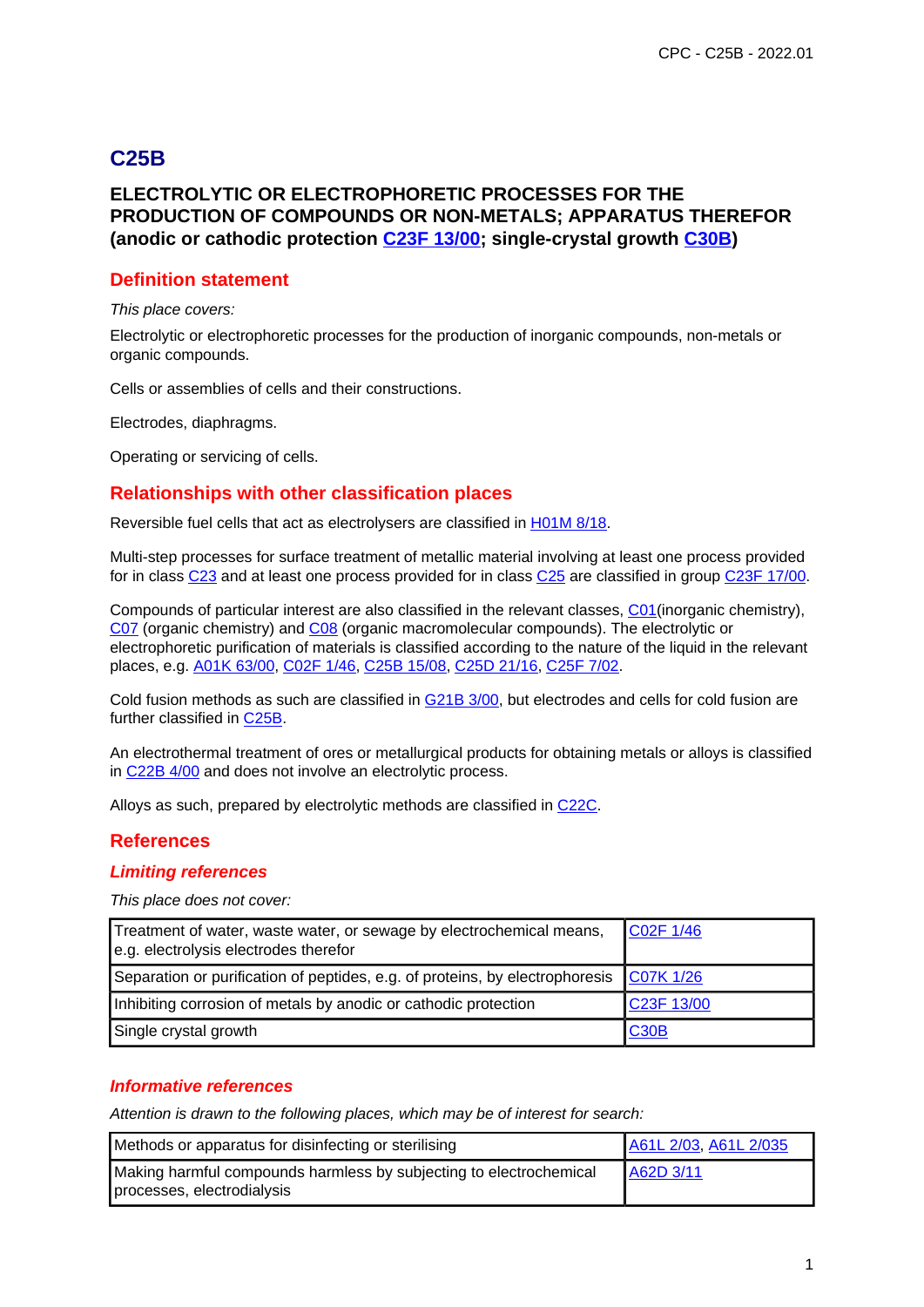| Gas separation, using electrochemical methods                                                                                 | B01D 53/326            |
|-------------------------------------------------------------------------------------------------------------------------------|------------------------|
| Separation, other than separation of solids, by electrophoresis                                                               | B01D 57/02             |
| Electrodialysis, electroosmosis                                                                                               | B01D 61/42             |
| Catalysts                                                                                                                     | <b>B01J</b>            |
| Processes employing the direct application of electric energy (i.e.<br>electrochemical processes); Apparatus therefor         | B01J 19/08             |
| Separation of hydrogen or hydrogen containing gases from gaseous<br>mixtures                                                  | C01B 3/50              |
| Carbon masses                                                                                                                 | C01B 32/00, C04B 35/52 |
| Electrochemical sensors                                                                                                       | G01N 27/26             |
| Low temperature nuclear reactors, e.g. cold fusion                                                                            | G21B 3/00              |
| Electrochemical processes or apparatus for generating energy                                                                  | <b>H01M</b>            |
| Electrodes for fuel cells                                                                                                     | H01M 4/86              |
| Membranes and other details of fuel cells                                                                                     | H01M 8/02, H01M 8/10   |
| Semiconducting devices, photovoltaic cells as conversion devices,<br>sources of energy (in particular for water electrolysis) | H02S 40/44             |
| Means to utilise heat energy, e.g. hybrid systems producing warm water<br>and electricity at the same time                    | H02S 40/44             |

## **Special rules of classification**

C25B concerns the production of compounds or non-metals, which includes separating the said products as such, or at least the possibility of separating them.

Illustrative examples:

- (1) Electrolysis of sodium chloride to develop chlorine gas that is collected as a product is covered by C25B.
- (2) Electrolysis of water comprising sodium chloride to form chlorine / hypochlorite in solution for disinfection is not covered by C25B.

As a consequence, the electrolytic cells and parts of cells in example (1) are covered by C25B as well, while the electrolytic cells and parts of cells in example (2) are not.

There are, of course, cases that are covered by C25B and another subclass or subgroup.

### **Glossary of terms**

In this place, the following terms or expressions are used with the meaning indicated:

| Monopolar electrode            | A monopolar electrode is connected to a power source and thus<br>acts either as an anode or as a cathode.                                                                                                                                                                                                                                                                                                                                               |
|--------------------------------|---------------------------------------------------------------------------------------------------------------------------------------------------------------------------------------------------------------------------------------------------------------------------------------------------------------------------------------------------------------------------------------------------------------------------------------------------------|
| Bipolar electrode              | A bipolar electrode is a floating conductor in contact with an<br>ionically conductive phase. It is a field electrode, positioned in<br>an electrical field between a monopolar anode and a monopolar<br>cathode without being itself connected to a power source. Through<br>the action of the electrical field, the side of the bipolar electrode<br>that faces the cathode acts as an anode, and the side that faces<br>the anode acts as a cathode. |
| Dimensionally-stable electrode | An electrode that is not intended to dissolve upon electrolysis (not<br>a sacrificial electrode).                                                                                                                                                                                                                                                                                                                                                       |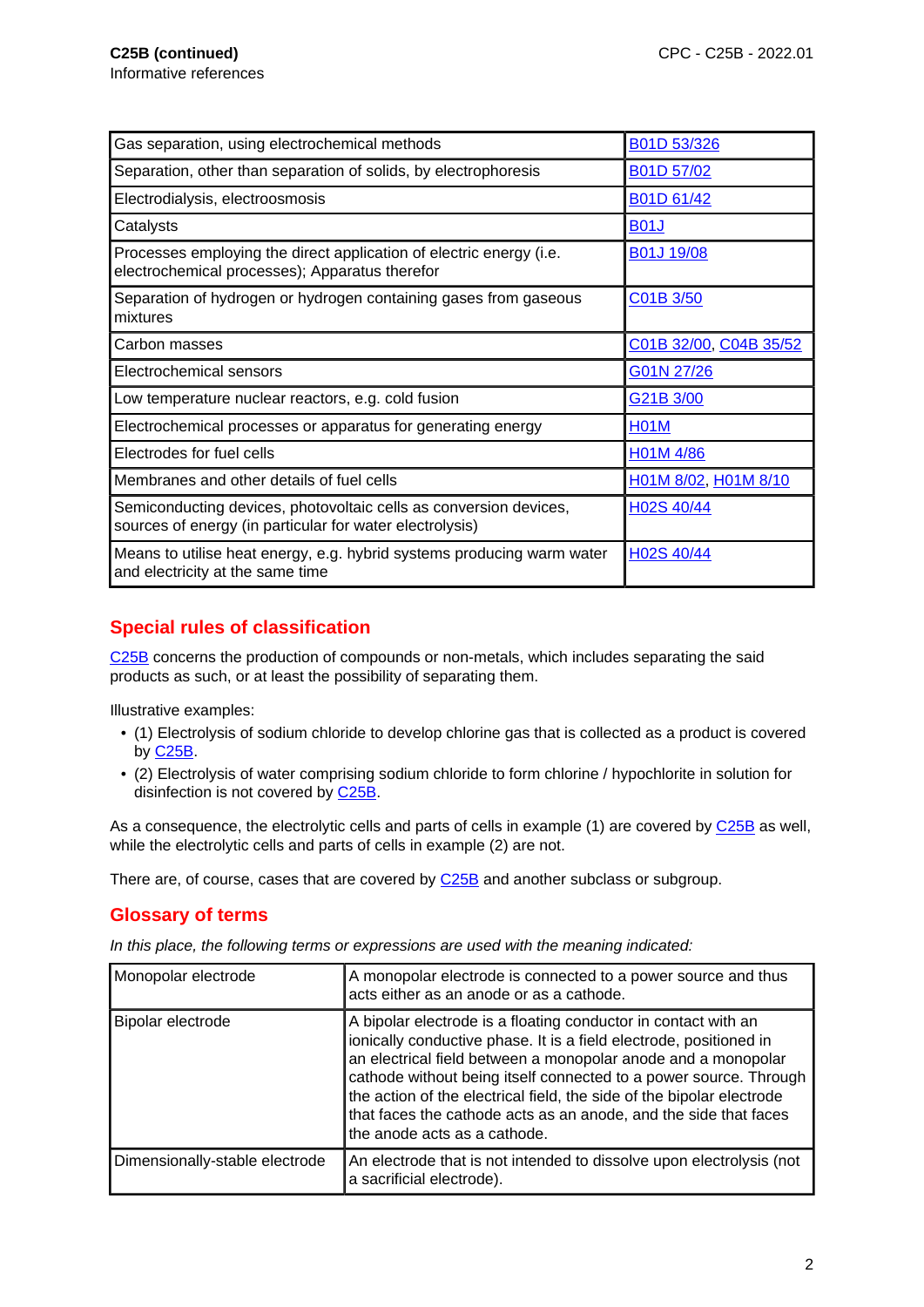## **Synonyms and Keywords**

| <b>BPE</b> | Bipolar electrode                     |
|------------|---------------------------------------|
| <b>MEA</b> | Membrane Electrode Assembly           |
| <b>DSE</b> | <b>Dimensionally Stable Electrode</b> |
| <b>DSA</b> | Dimensionally Stable Anode            |
| <b>GDE</b> | <b>Gas Diffusion Electrode</b>        |

In patent documents, the following abbreviations are often used:

In patent documents, the following words/expressions are often used as synonyms:

• "diaphragm" and "separator" or "membrane"

## **C25B 1/00**

#### **Electrolytic production of inorganic compounds or non-metals**

### **Definition statement**

#### This place covers:

Electrolytic production of all those inorganic compounds or non-metals that do not fall within the scope of one of the subgroups of C25B 1/00.

Specific compounds like hydrogen, oxygen, silicon, ozone, alkali metal compounds, inorganic acid, per-compounds, etc. are classified in the subgroups of C25B 1/00, not in C25B 1/00.

## **C25B 1/02**

#### **Hydrogen or oxygen**

### **Definition statement**

This place covers:

Electrolytic production of hydrogen or oxygen.

#### **References**

#### **Informative references**

Attention is drawn to the following places, which may be of interest for search:

| Separation of hydrogen or hydrogen containing gases from gaseous<br>mixtures, e.g. hydrogen electrochemical pumps                                                                                   | C01B 3/50  |
|-----------------------------------------------------------------------------------------------------------------------------------------------------------------------------------------------------|------------|
| Engines or plants characterised by use of other specific gases, e.g.<br>oxyhydrogen (even when produced by an electrolytic cell)                                                                    | F02B 43/10 |
| Engine-pertinent apparatus for supplying combustion engine with gas,<br>e.g. hydrogen or oxygen, the apparatus having means for preparing such<br>gas (even when the means is an electrolytic cell) | F02M 25/12 |

### **Special rules of classification**

Only the details of the electrolytic production process present in the document are classified.

A simple reference to the presence of an electrolytic cell or hydrogen produced by electrolysis does not justify classification in C25B.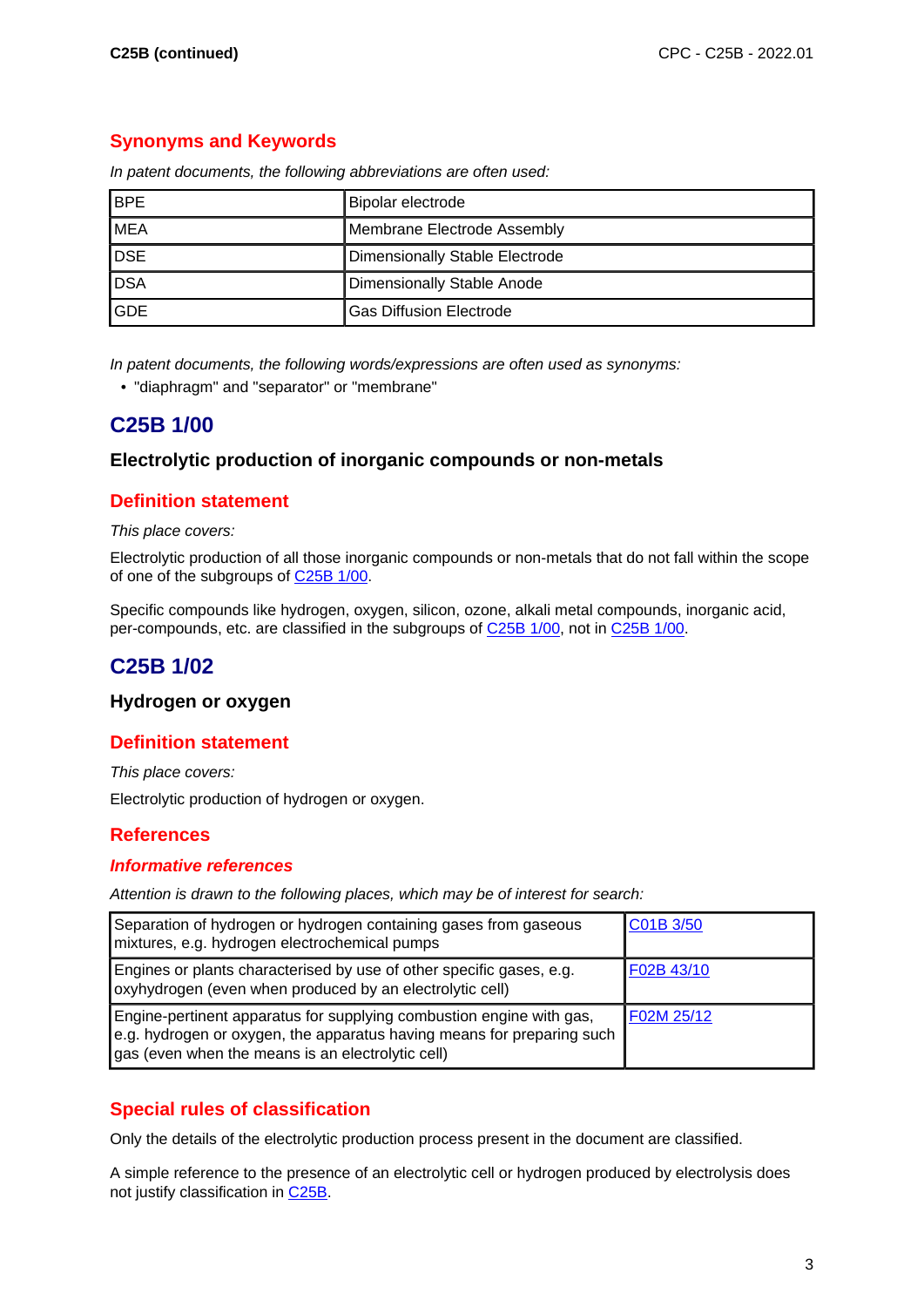## **C25B 1/04**

#### **by electrolysis of water**

#### **Definition statement**

This place covers:

Electrolysis of water with production of hydrogen and oxygen from water at the anode and cathode, even when this water comprises an electroconductive additive, such as a hydroxide or an acid.

Steam electrolysis is also covered.

## **C25B 1/13**

**Ozone**

#### **Relationships with other classification places**

Production of dissolved species for treating of water or waste water by electrochemical methods, cells and electrodes therefor is classified in C02F 1/467.

#### **References**

#### **Informative references**

Attention is drawn to the following places, which may be of interest for search:

| Disinfecting / sterilising with "dental water"<br>A61C 1/0076 |
|---------------------------------------------------------------|
|---------------------------------------------------------------|

## **C25B 1/24**

#### **Halogens or compounds thereof**

#### **Relationships with other classification places**

Production of dissolved species for treating of water or waste water by electrochemical methods, cells and electrodes therefor is classified in C02F 1/467.

## **C25B 1/28**

#### **Per-compounds**

#### **Definition statement**

This place covers:

Electrolytic production of per-compounds (see Glossary of terms).

#### **Relationships with other classification places**

Treatment of water and waste water by electrochemical disinfection is classified in C02F 1/4672.

#### **References**

#### **Informative references**

| Disinfecting / sterilising with "dental water" | 1/0076<br>A610 |
|------------------------------------------------|----------------|
|------------------------------------------------|----------------|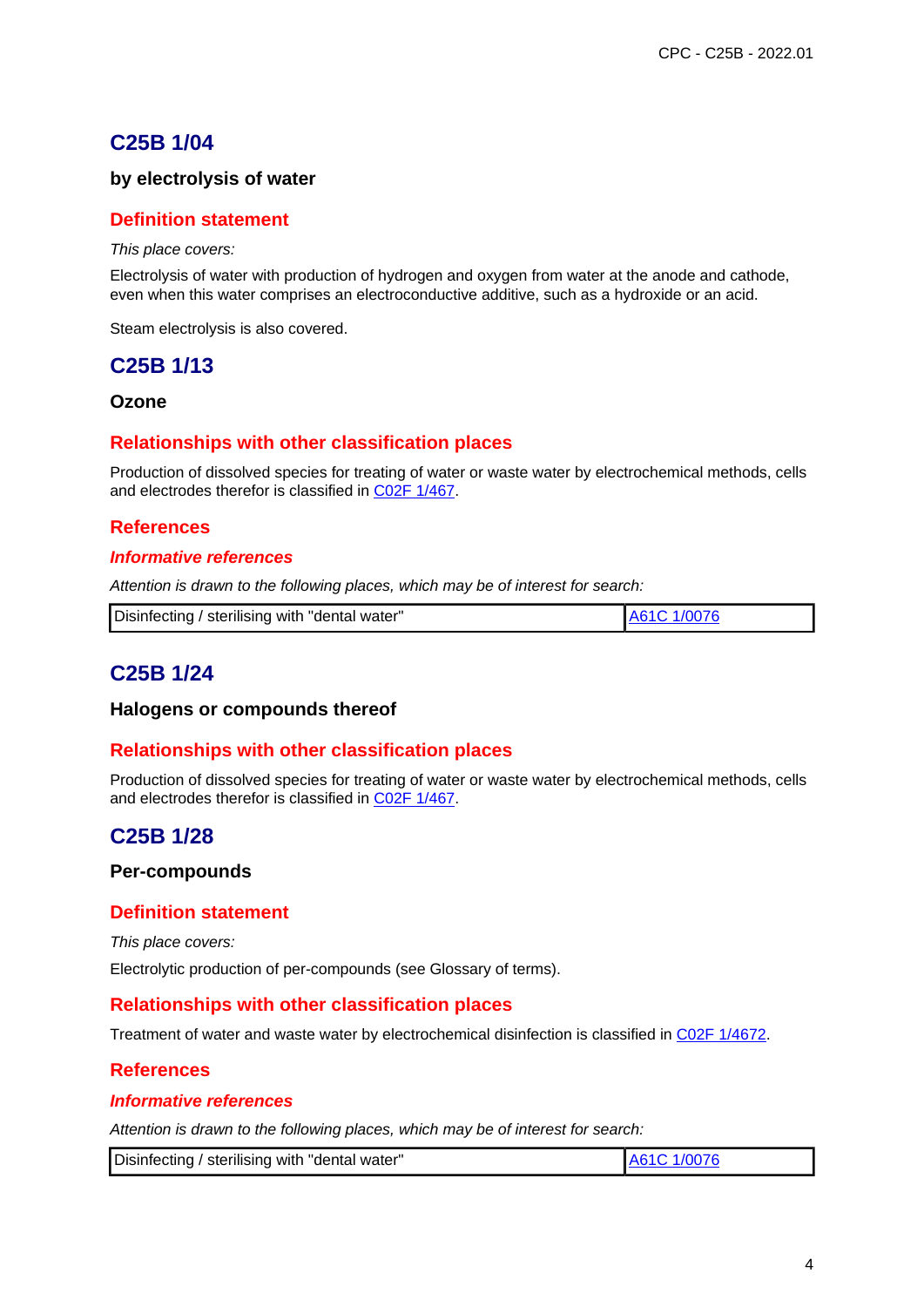### **Glossary of terms**

In this place, the following terms or expressions are used with the meaning indicated:

| per-compounds | When an element can bond with oxygen in multiple ways to form<br>different polyatomic ions (also called oxyanions), the prefixes<br>"hypo-" and "per-" are used in conjunction with the suffixes "-ite"<br>and "-ate" and a portion (x) of the name of the primary element<br>to designate the oxyanion: (1) a "hypo-x-ite" ion has one fewer<br>oxygen atom than (2) an "x-ite" ion, while an "x-ite" ion has one<br>fewer oxygen atom than (3) an "x-ate" ion, and an "x-ate" ion has<br>one fewer oxygen atom than (4) a "per-x-ate" ion (per-compound).<br>For example, CIO is hypochlorite, $ClO2$ is chlorite, $ClO3$ is |
|---------------|--------------------------------------------------------------------------------------------------------------------------------------------------------------------------------------------------------------------------------------------------------------------------------------------------------------------------------------------------------------------------------------------------------------------------------------------------------------------------------------------------------------------------------------------------------------------------------------------------------------------------------|
|               | chlorate, and CIO <sub>4</sub> is perchlorate.                                                                                                                                                                                                                                                                                                                                                                                                                                                                                                                                                                                 |

## **C25B 1/55**

#### **Photoelectrolysis**

#### **Definition statement**

This place covers:

Photoelectrolysis process only.

### **Relationships with other classification places**

Distinctions should be drawn among a (1) photoelectrolytic process (C25B 1/55), (2) cell with two electrodes, even without externally applied voltage (C<sub>25B 9</sub>/50), and (3) photolytic process or cell with a single electrode where the process is catalyzed by a substance producing photoelectrons (B01J 19/12 - B01J 19/129).

### **References**

#### **Informative references**

Attention is drawn to the following places, which may be of interest for search:

| Photocatalysts                                                                  | <b>B01J 35/004</b> |
|---------------------------------------------------------------------------------|--------------------|
| Light-sensitive devices, e.g. panels or arrays of photoelectrochemical<br>cells | H01G 9/20          |
| <b>Photoelectrochemical cells</b>                                               | H01M 14/005        |

# **C25B 3/00**

#### **Electrolytic production of organic compounds**

### **Definition statement**

This place covers:

Production of organic compounds by an electrolytic reaction.

### **References**

#### **Informative references**

| Electrolytic polymerisation |  |
|-----------------------------|--|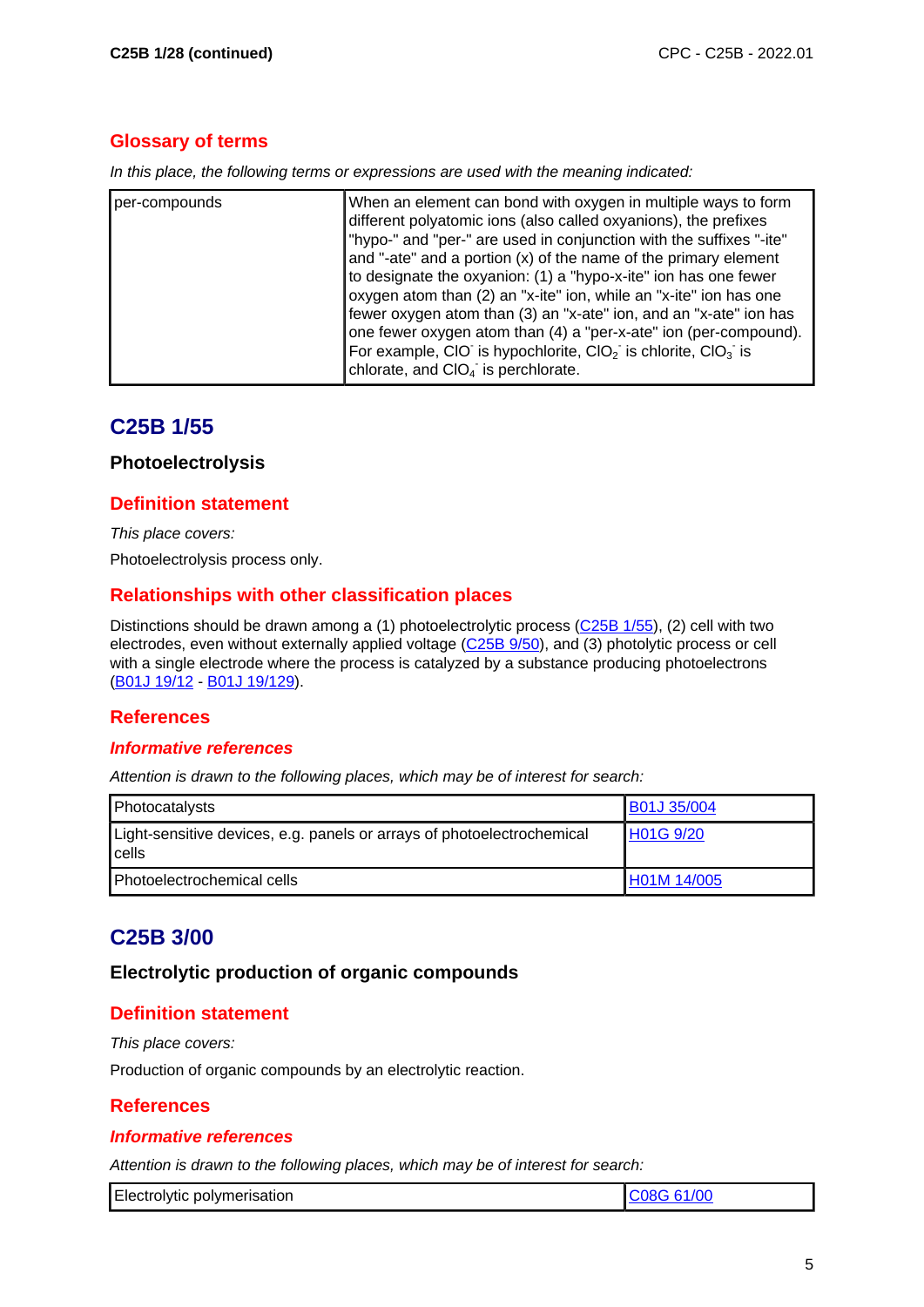| Production of hydrocarbons from hydrogen (even when produced by an<br>electrolytic cell) and carbon monoxide                                                                                     | C10G 2/30                         |
|--------------------------------------------------------------------------------------------------------------------------------------------------------------------------------------------------|-----------------------------------|
| Production of hydrocarbons from hydrogen (even when produced by an<br>electrolytic cell) and carbon dioxide                                                                                      | C <sub>10</sub> G <sub>2/50</sub> |
| Electrocoating a substrate with an organic material                                                                                                                                              | C <sub>25</sub> D <sub>9/02</sub> |
| Engines or plants characterised by use of other specific gases, e.g.<br>oxyhydrogen (even when produced by an electrolytic cell)                                                                 | F02B 43/10                        |
| Engine-pertinent apparatus for supplying combustion engine with gas,<br>e.g. hydrocarbon gas, the apparatus having means for preparing such<br>gas (even when the means is an electrolytic cell) | F02M 25/12                        |

## **Glossary of terms**

In this place, the following terms or expressions are used with the meaning indicated:

| Oxidation and reduction | A reaction that takes place directly at the organic molecule and<br>involves an electron being lost (oxidation) or gained (reduction). |
|-------------------------|----------------------------------------------------------------------------------------------------------------------------------------|
| Coupling                | A reaction that takes place directly at the organic molecule and<br>does not involve oxidation or reduction, e.g. a Kolbe reaction.    |

# **C25B 5/00**

**Electrogenerative processes, i.e. processes for producing compounds in which electricity is generated simultaneously**

### **Definition statement**

This place covers:

Processes that generate electricity and produce a compound other than water, e.g. hydrogen peroxide.

# **C25B 7/00**

**Electrophoretic production of compounds or non-metals (separation or purification of peptides, e.g. of proteins, by electrophoresis C07K 1/26)**

#### **Definition statement**

This place covers:

Production of compounds or non-metals where the process includes a step of reduction or oxidation of the material from which the compound or non-metals is formed, e.g. formation of a polymer.

### **References**

#### **Limiting references**

This place does not cover:

Separation or purification of peptides, e.g. of proteins, by electrophoresis  $\sqrt{\frac{C07K}{1/26}}$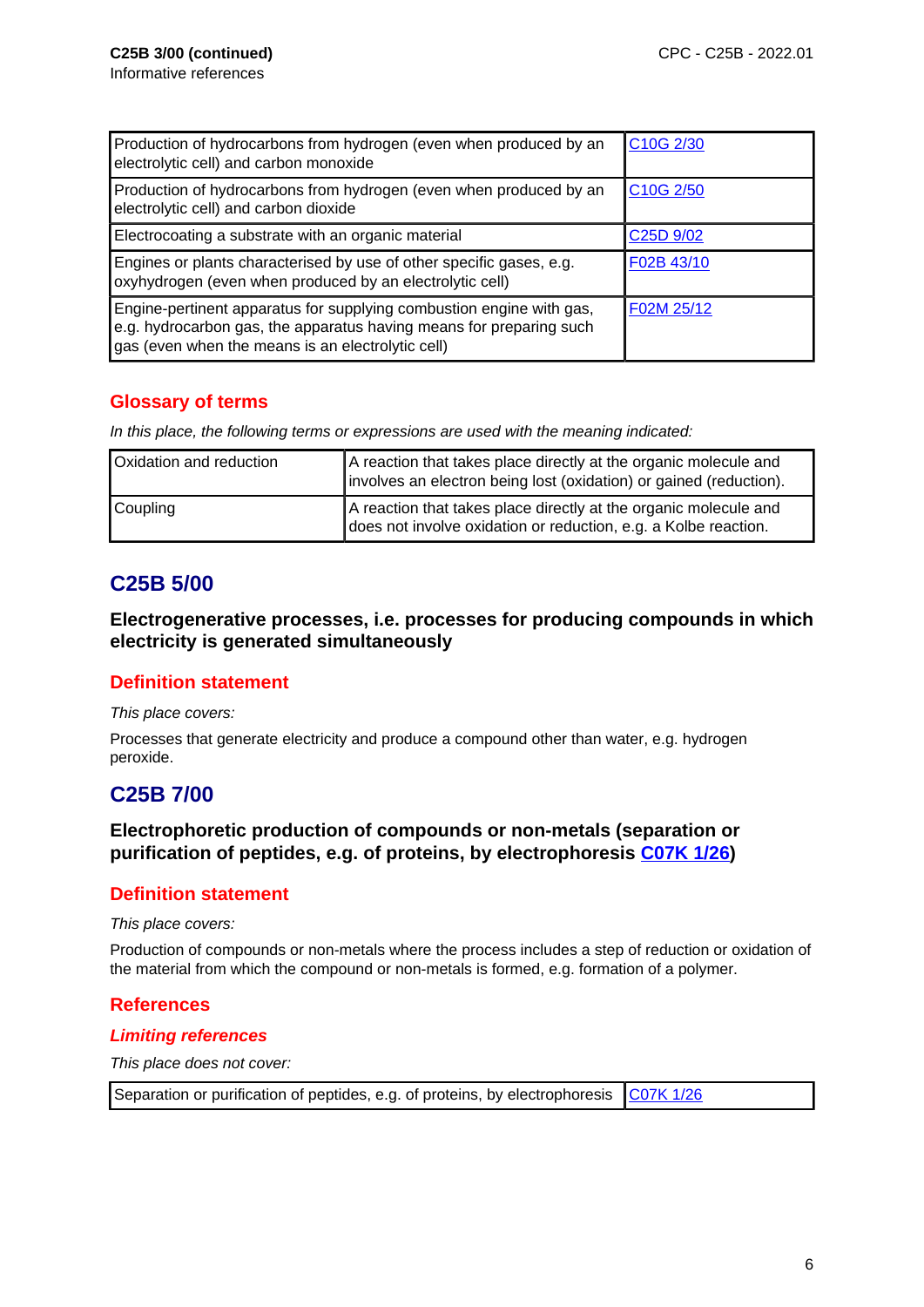#### **Informative references**

Attention is drawn to the following places, which may be of interest for search:

| Electrocoating, when the coating is only deposited and not produced by $\int \frac{C25D}{13/04}$ |  |
|--------------------------------------------------------------------------------------------------|--|
| an electrolytic reaction                                                                         |  |

# **C25B 9/00**

**Cells or assemblies of cells; Constructional parts of cells; Assemblies of constructional parts, e.g. electrode-diaphragm assemblies; Process-related cell features**

### **Definition statement**

#### This place covers:

Cells, assembly of cells or assemblies of constructional parts used for the electrolytic production processes that are defined in other subgroups of C25B.

#### **Relationships with other classification places**

Devices for the electrolytic treatment of water or sewage are classified in C02F 1/46104.

#### **References**

#### **Informative references**

Attention is drawn to the following places, which may be of interest for search:

| Electrolytic cells for electroplating                                             | C25D 17/00       |
|-----------------------------------------------------------------------------------|------------------|
| The combination of an electrolytic cell with a combustor to improve<br>combustion | F02B 43/10       |
| Reversible fuel cells                                                             | <b>H01M 8/18</b> |

### **Glossary of terms**

In this place, the following terms or expressions are used with the meaning indicated:

| Grouping of such cells into | Arranging plural cells such that they form a pile (not to form a |
|-----------------------------|------------------------------------------------------------------|
| batteries                   | Istorage battery).                                               |

# **C25B 9/05**

#### **Pressure cells**

#### **Definition statement**

This place covers:

Cells subjected to pressure that exceeds ambient pressure, e.g. high-pressure water electrolysis system.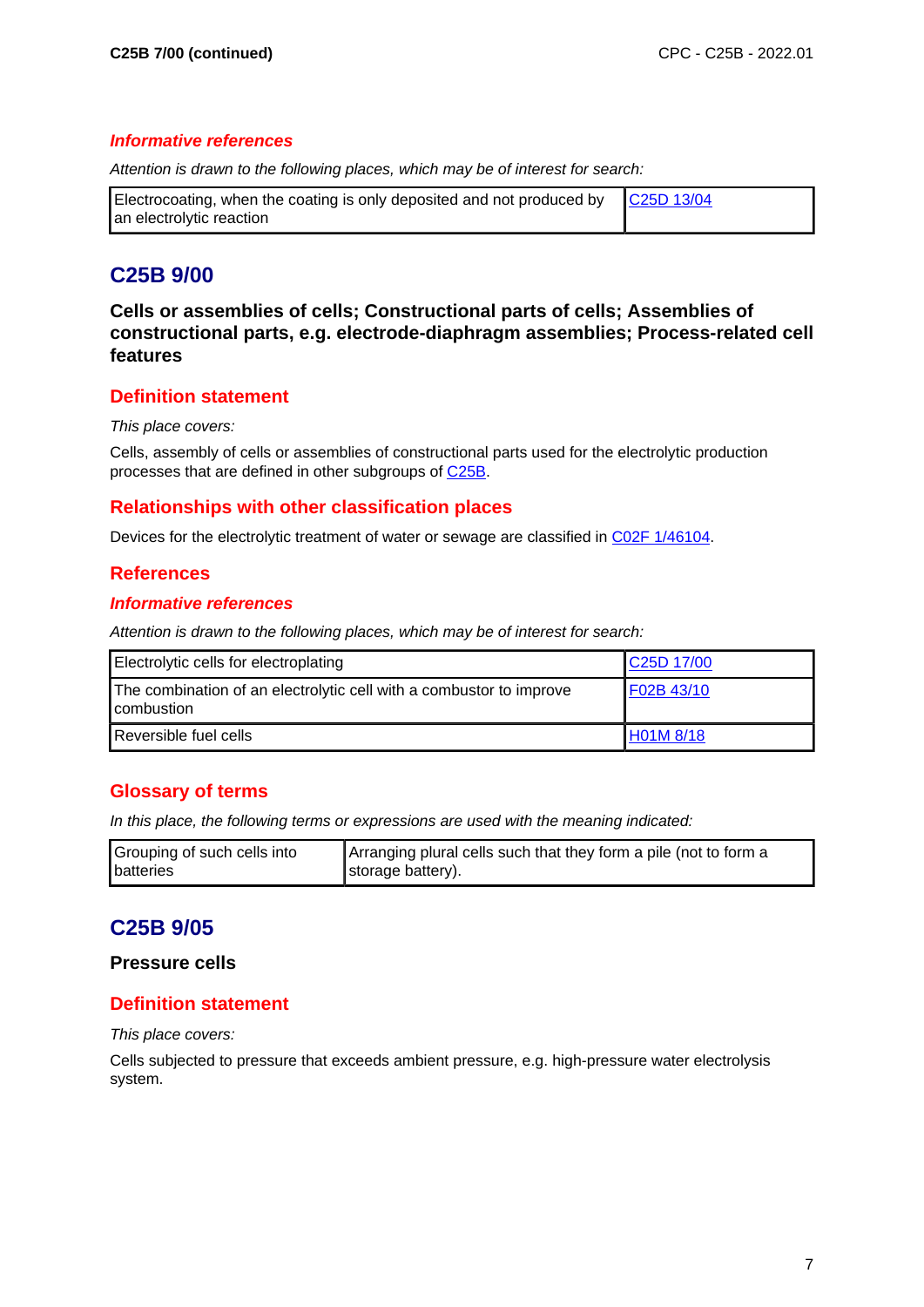# **C25B 9/17**

**Cells comprising dimensionally-stable non-movable electrodes; Assemblies of constructional parts thereof**

#### **Definition statement**

This place covers:

Cells and their construction comprising electrodes that are not sacrificial.

#### **Glossary of terms**

In this place, the following terms or expressions are used with the meaning indicated:

| $\Box$ Dimensionally-stable electrode $\Box$ An electrode that is not intended to dissolve upon electrolysis (not |
|-------------------------------------------------------------------------------------------------------------------|
| a sacrificial electrode).                                                                                         |

#### **Synonyms and Keywords**

In patent documents, the following abbreviations are often used:

| IDSE         | Dimensionally Stable Electrode |
|--------------|--------------------------------|
| <b>I</b> DSA | Dimensionally Stable Anode     |

## **C25B 9/23**

**comprising ion-exchange membranes in or on which electrode material is embedded**

#### **Definition statement**

This place covers: Membrane-electrode assemblies (MEA).

### **C25B 9/30**

**Cells comprising movable electrodes, e.g. rotary electrodes; Assemblies of constructional parts thereof**

#### **Definition statement**

This place covers:

Electrodes that move in space or around an axis, such as rotary electrodes.

### **C25B 9/40**

**Cells or assemblies of cells comprising electrodes made of particles; Assemblies of constructional parts thereof**

#### **Definition statement**

This place covers:

Electrodes that comprise a bed of electrically conductive particles that are arranged such that they at least temporarily contact each other and an electrical conductor (a net, a plate etc.) that provides connection to a power source.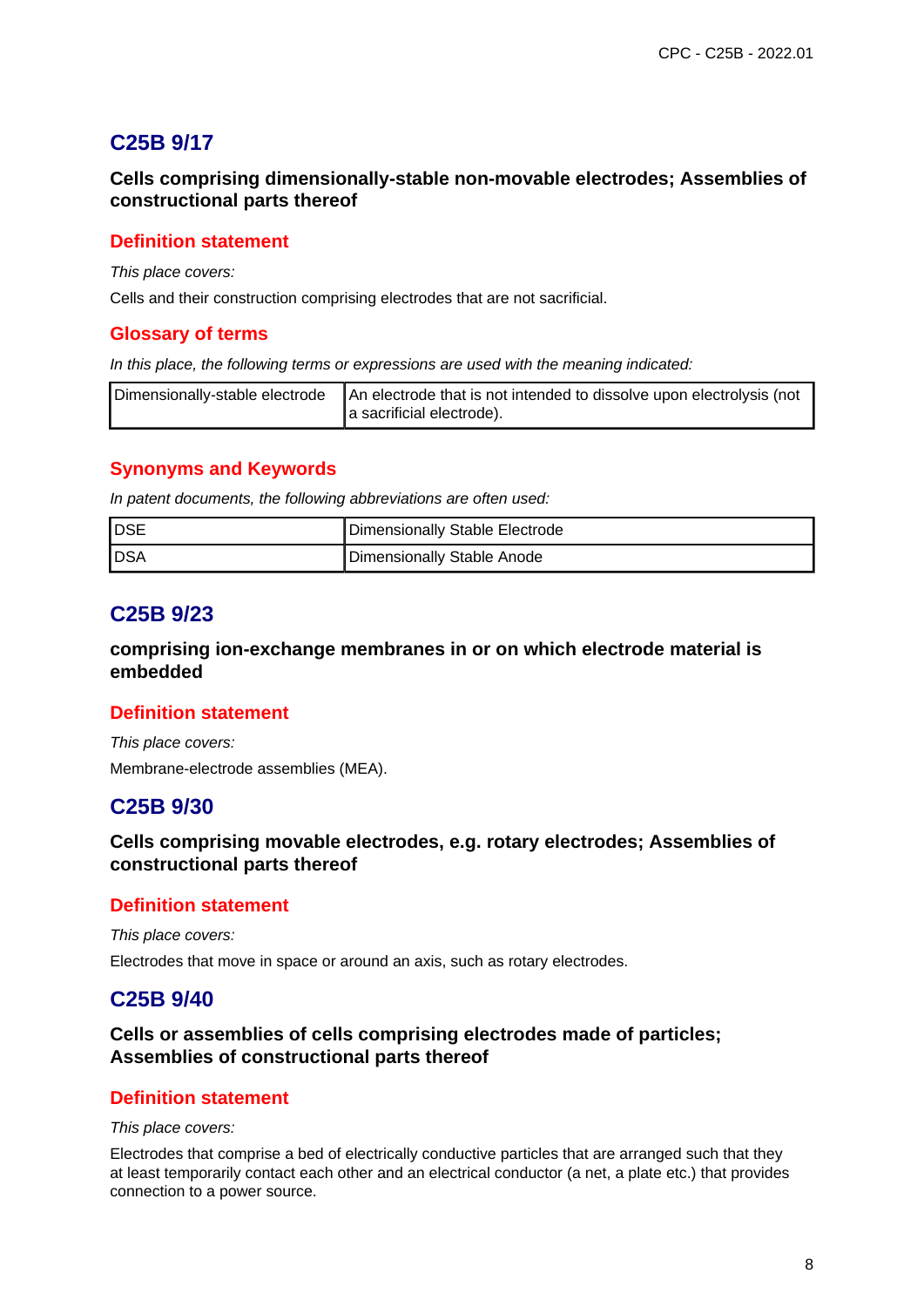### **Relationships with other classification places**

Electrodes in particulate form for treatment of water, waste water or sewage are classified in C02F 1/46114.

# **C25B 9/43**

#### **{comprising fluidised bed electrodes}**

### **Definition statement**

This place covers:

Electrodes that comprise a bed of electrically conductive particles that are arranged such that they are in motion and temporarily contact each other and an electrical conductor (a net, a plate etc.) that provides connection to a power source.

# **C25B 9/47**

#### **{comprising static bed electrodes}**

### **Definition statement**

This place covers:

Electrodes that comprise a bed of electrically conductive particles that are arranged such that they are at rest and continuously touch each other and an electrical conductor (a net, a plate etc.) that provides connection to a power source.

### **Synonyms and Keywords**

In patent documents, the following words/expressions are often used as synonyms:

• " fixed bed electrode " and " static bed electrode "

# **C25B 9/65**

#### **Means for supplying current; Electrode connections; Electric inter-cell connections**

### **Definition statement**

This place covers:

Devices and connections that are monopolar.

#### **References**

#### **Informative references**

| <b>Bipolar electrodes</b>                                 | C <sub>25</sub> B 9/75 |
|-----------------------------------------------------------|------------------------|
| Electrical connections in fuel cells or storage batteries | H01M 8/02, H01M 50/50  |
| Electrical connections in general                         | H <sub>01</sub> R      |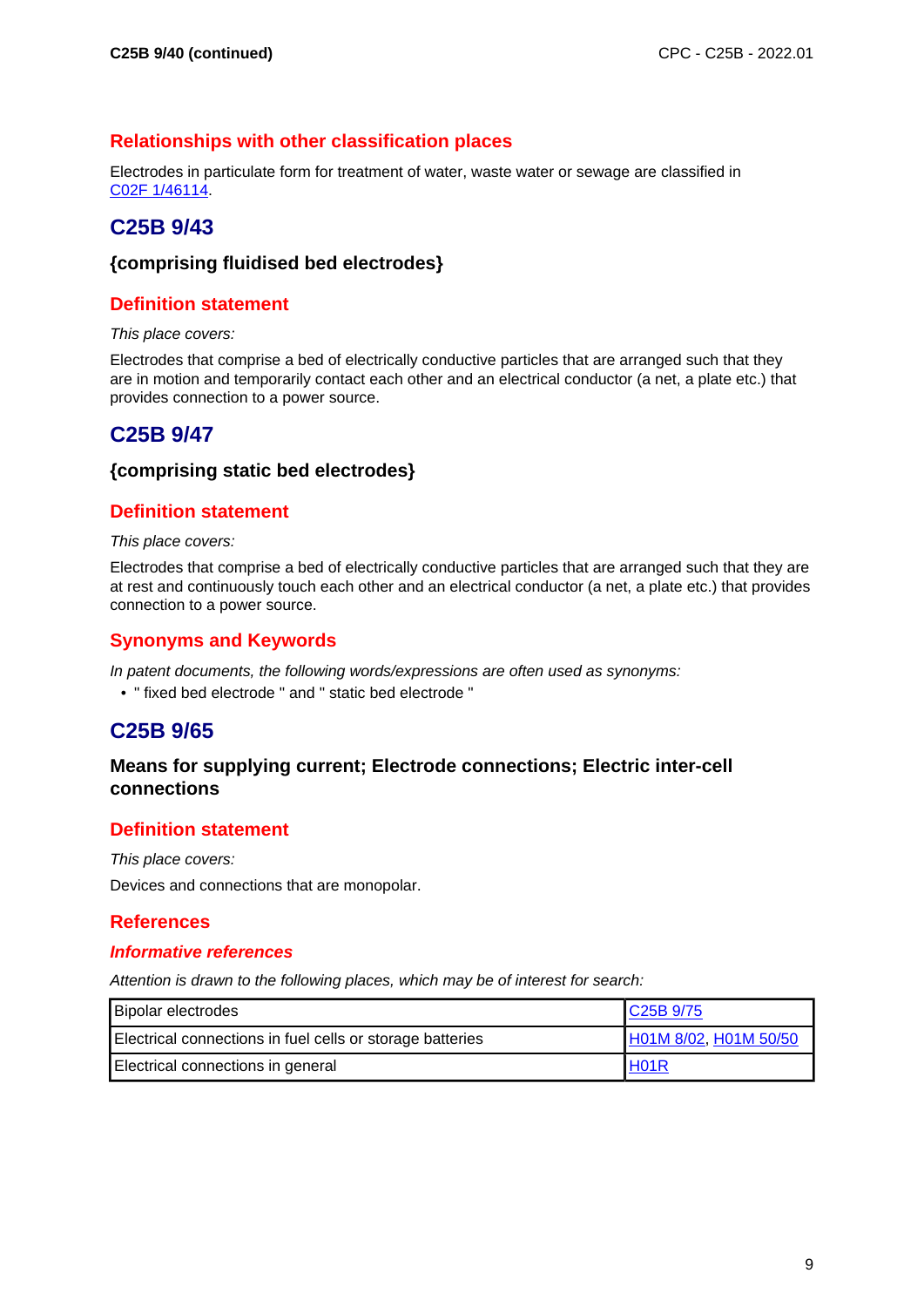# **C25B 9/73**

#### **of the filter-press type**

#### **Glossary of terms**

In this place, the following terms or expressions are used with the meaning indicated:

| Filter-press type cells | Filter-press type cells generally consist of a stack of vertical frames |
|-------------------------|-------------------------------------------------------------------------|
|                         | that define electrolysis chambers in which electrodes are arranged      |
|                         | vertically.                                                             |

## **C25B 9/75**

#### **having bipolar electrodes**

#### **Definition statement**

This place covers:

Stacks of a plurality of cells with bipolar electrodes, as in a filter press.

#### **Glossary of terms**

In this place, the following terms or expressions are used with the meaning indicated:

| Monopolar electrode | A monopolar electrode is connected to a power source and thus<br>acts either as an anode or as a cathode.                                                                                                                                                                                                                                                                                                                                               |
|---------------------|---------------------------------------------------------------------------------------------------------------------------------------------------------------------------------------------------------------------------------------------------------------------------------------------------------------------------------------------------------------------------------------------------------------------------------------------------------|
| Bipolar electrode   | A bipolar electrode is a floating conductor in contact with an<br>ionically conductive phase. It is a field electrode, positioned in<br>an electrical field between a monopolar anode and a monopolar<br>cathode without being itself connected to a power source. Through<br>the action of the electrical field, the side of the bipolar electrode<br>that faces the cathode acts as an anode, and the side that faces<br>the anode acts as a cathode. |

#### **Synonyms and Keywords**

In patent documents, the following abbreviations are often used:

| - | <b>I</b> BP | 3 L I<br>) ( 16 |
|---|-------------|-----------------|
|---|-------------|-----------------|

# **C25B 9/77**

#### **having diaphragms**

#### **Definition statement**

This place covers:

Cells with a diaphragm, e.g. membrane or separator, which is a permeable barrier between electrodes.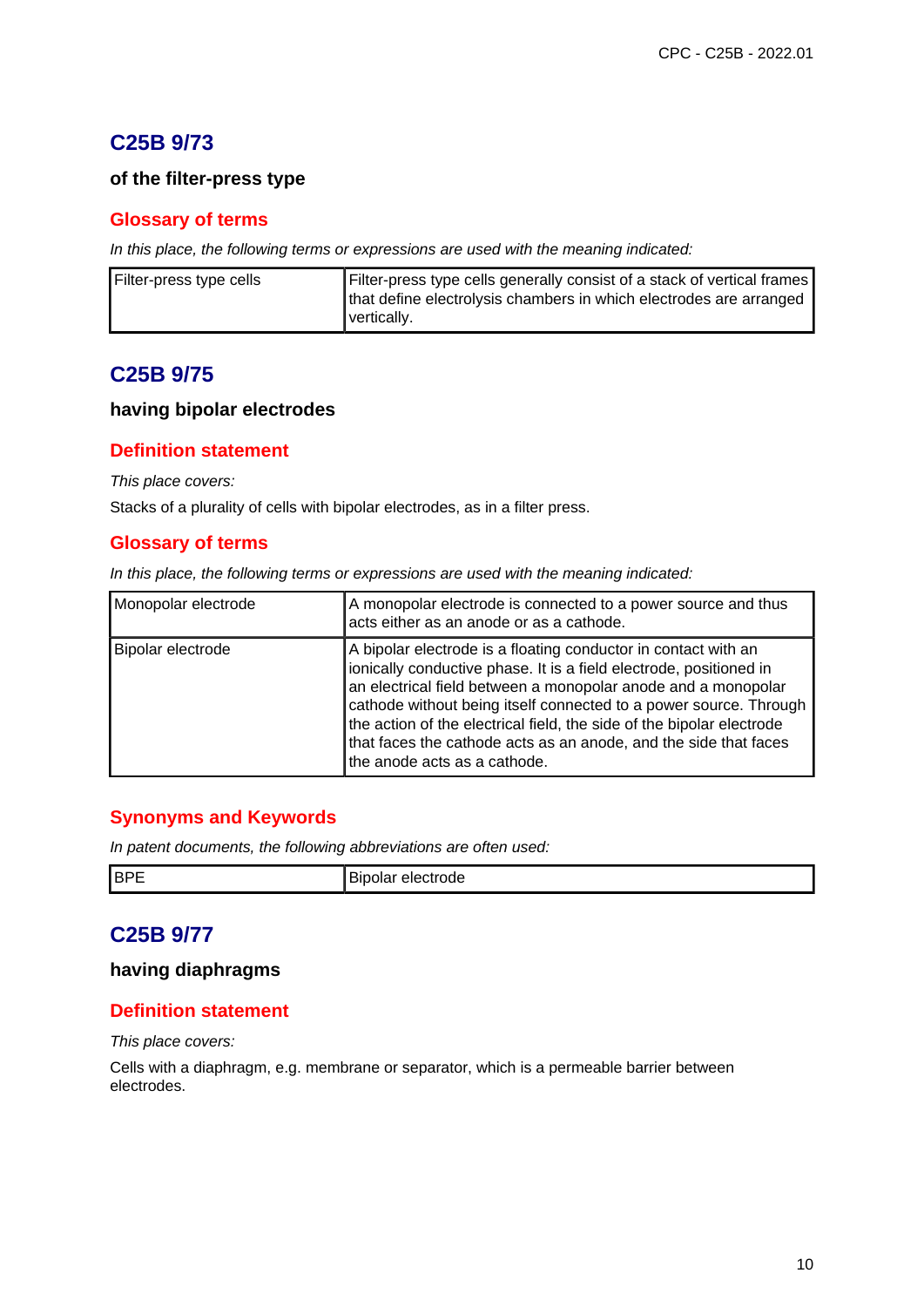# **C25B 11/00**

### **Electrodes; Manufacture thereof not otherwise provided for**

#### **Definition statement**

This place covers:

Electrodes used for the electrolytic or electrochemical production processes that are defined somewhere in C<sub>25B</sub>.

#### **Relationships with other classification places**

Electrodes for treatment of water or sewage are classified in C02F 1/46109.

### **References**

#### **Informative references**

Attention is drawn to the following places, which may be of interest for search:

| Photoelectrodes                  | B01J 35/004                        |
|----------------------------------|------------------------------------|
| Electrodes for electrowinning    | C <sub>25</sub> C 7/02             |
| Electrodes for electroplating    | C <sub>25</sub> D <sub>17/10</sub> |
| Electrodes for storage batteries | H01M 4/00                          |
| Electrodes for fuel cells        | H01M 4/86                          |

## **C25B 11/02**

#### **characterised by shape or form**

#### **Definition statement**

This place covers: Special forms of electrodes, such a Venetian blinds, expandable electrodes.

# **C25B 11/03**

#### **perforated or foraminous**

#### **Definition statement**

This place covers: Perforated or foraminous structures, e.g. expandable metal.

# **C25B 11/032**

#### **Gas diffusion electrodes**

### **References**

#### **Informative references**

Attention is drawn to the following places, which may be of interest for search:

Gas diffusion electrodes for the generation of power H01M 4/86, H01M 8/02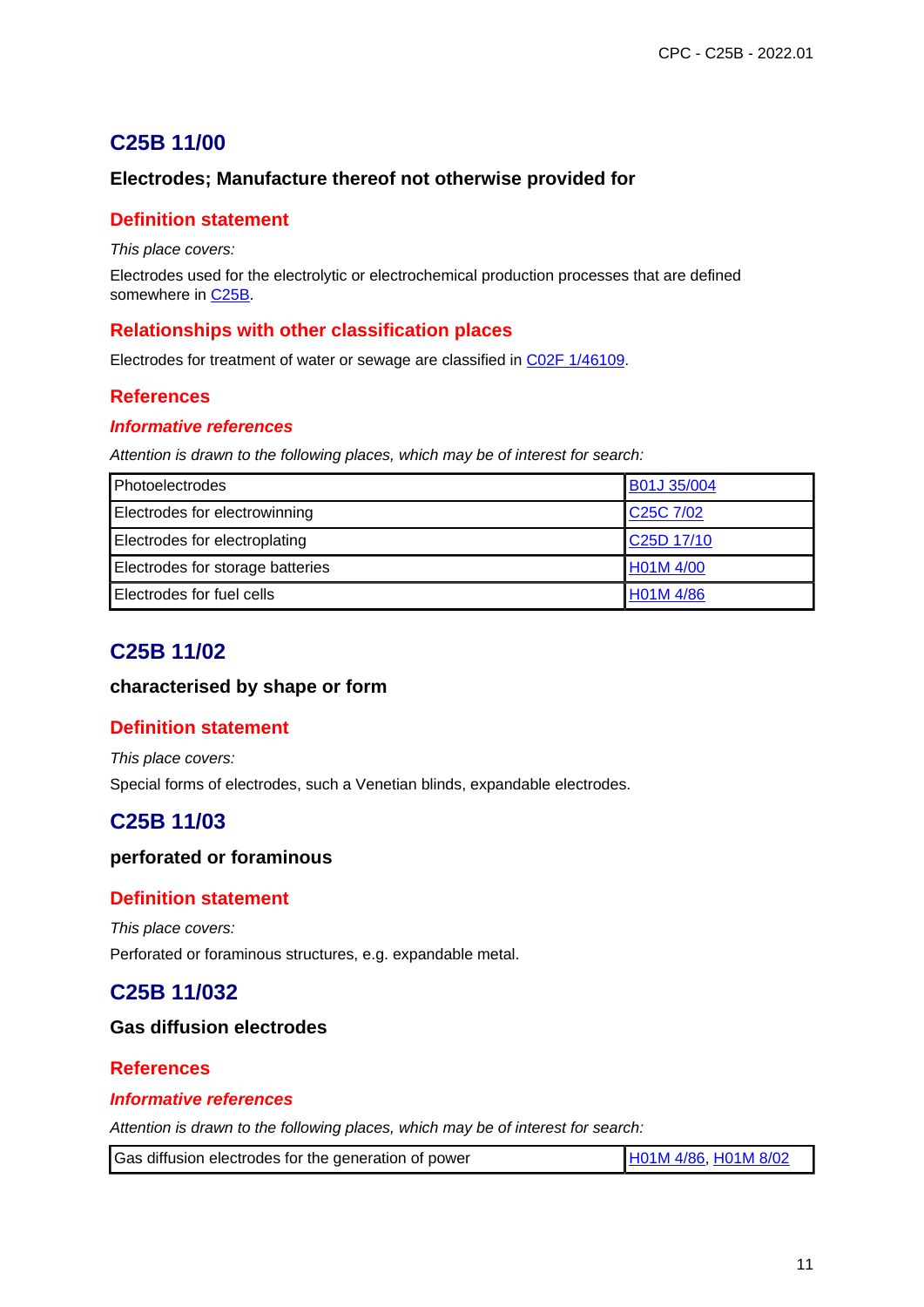### **Synonyms and Keywords**

In patent documents, the following abbreviations are often used:

|  | IGDE<br>⊣שט | .<br>- --<br>$\sim$<br>electrodes<br>amusion |
|--|-------------|----------------------------------------------|
|--|-------------|----------------------------------------------|

# **C25B 11/043**

#### **Carbon, e.g. diamond or graphene**

#### **Definition statement**

This place covers:

Electrodes that have a carbon-based structure, e.g. carbon cloth.

#### **Relationships with other classification places**

Diamond electrodes used in treatment of water or waste water etc. are classified in C02F 1/46109 and C02F 2001/46133.

#### **References**

#### **Informative references**

Attention is drawn to the following places, which may be of interest for search:

| Electrodes that comprise carbon either as the substrate or a coating | C25B 11/065 |
|----------------------------------------------------------------------|-------------|
| Diamond electrodes that comprise a diamond coating on a substrate    | C25B 11/083 |
| Carbon masses                                                        | C04B 35/52  |

# **C25B 11/051**

#### **Electrodes formed of electrocatalysts on a substrate or carrier**

#### **Glossary of terms**

In this place, the following terms or expressions are used with the meaning indicated:

| Substrate | The substrate forms the bulk of the electrode and includes oxide<br>layers, which are particularly common on valve metals.                                                                                                                                                                                                         |
|-----------|------------------------------------------------------------------------------------------------------------------------------------------------------------------------------------------------------------------------------------------------------------------------------------------------------------------------------------|
| Coating   | The coating includes all layers on the substrate, i.e. the coating<br>is not exclusively the electrocatalytic layer, which is usually on<br>top and in contact with the electrolyte. The coating also includes<br>intermediate layers, such as oxide layers that are not inevitable,<br>but intentionally formed on the substrate. |

## **C25B 13/00**

#### **Diaphragms; Spacing elements**

#### **Definition statement**

#### This place covers:

Structural material used to separate the electrodes of an electrolytic or electrophoretic cell to form two or more compartments and allow the flow of an electrolytic solution or the migration of particular ions while preventing the intermixing of the products formed at the surface of the electrodes.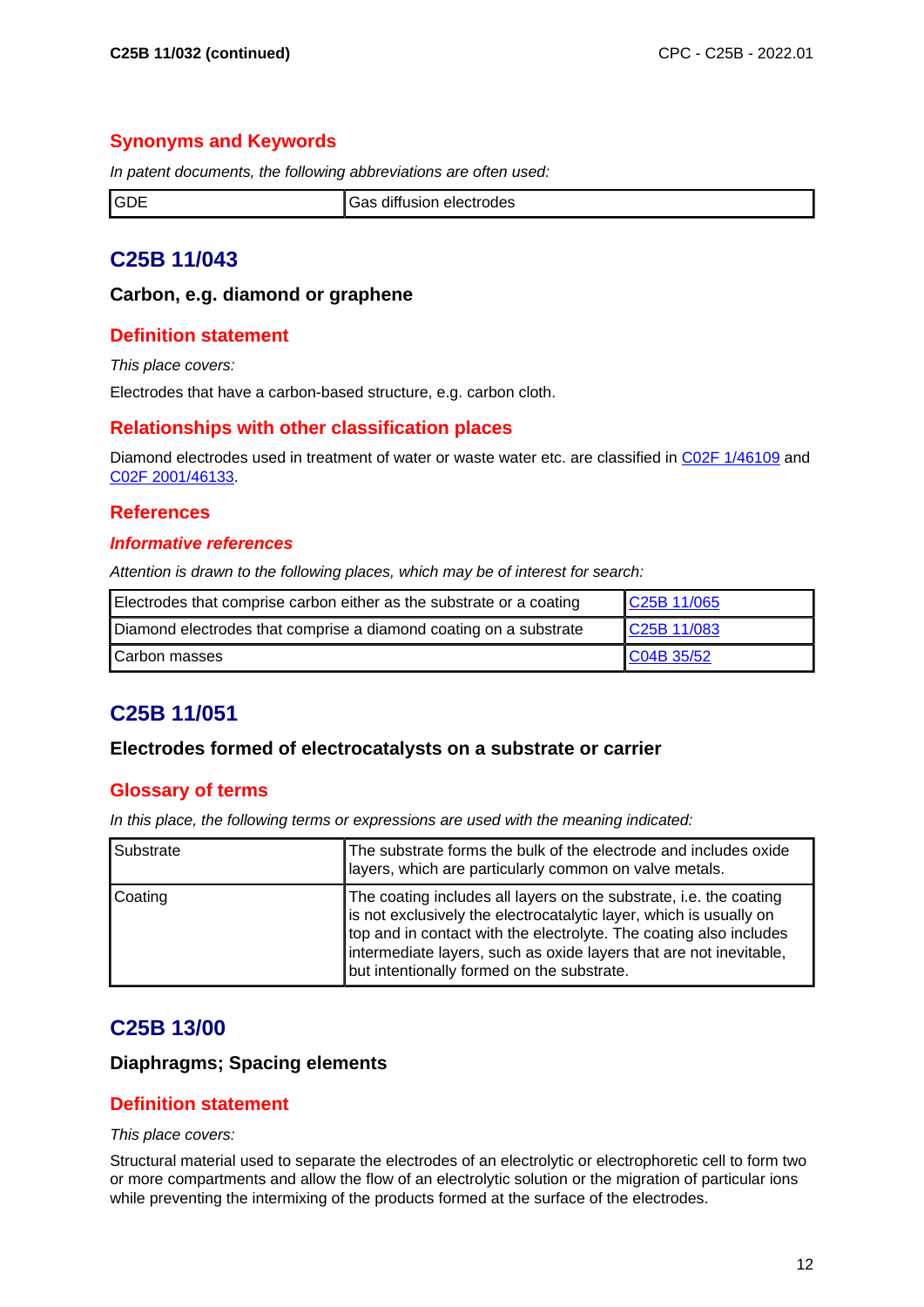#### **References**

#### **Informative references**

Attention is drawn to the following places, which may be of interest for search:

| Membranes for separation processes                                                 | B01D 67/00-B01D 71/00  |
|------------------------------------------------------------------------------------|------------------------|
| Membranes for electrolytic production, recovery or refining of metals or<br>alloys | C <sub>25</sub> C 7/04 |
| Membranes for fuel cells                                                           | H01M 8/0289            |

# **C25B 13/04**

#### **characterised by the material**

#### **References**

#### **Informative references**

Attention is drawn to the following places, which may be of interest for search:

| Solid state electrolytes for fuel cells, characterised by the electrolyte | H01M 8/1016,    |
|---------------------------------------------------------------------------|-----------------|
| <b>I</b> material                                                         | H01M 2300/0088, |
|                                                                           | H01M 2300/0065  |

# **C25B 13/08**

#### **based on organic materials**

#### **Relationships with other classification places**

Organic polymer membranes, when the emphasis is on the polymer electrolyte compound, are classified in C08J 5/22 and in H01M 8/1018 or H01M 2300/0082 if the polymer electrolyte compound is used in fuel cells.

# **C25B 15/00**

#### **Operating or servicing cells**

#### **Definition statement**

This place covers:

Operating or servicing of cells when generally applied to a cell or in a process of C25B.

When related to a specific process only, the operating or servicing is classified with the process, e.g. decomposition of amalgam, which is process-related and therefore classified in C25B 1/42.

# **C25B 15/02**

#### **Process control or regulation**

### **References**

#### **Informative references**

| Controlling or regulating in<br>general |  |
|-----------------------------------------|--|